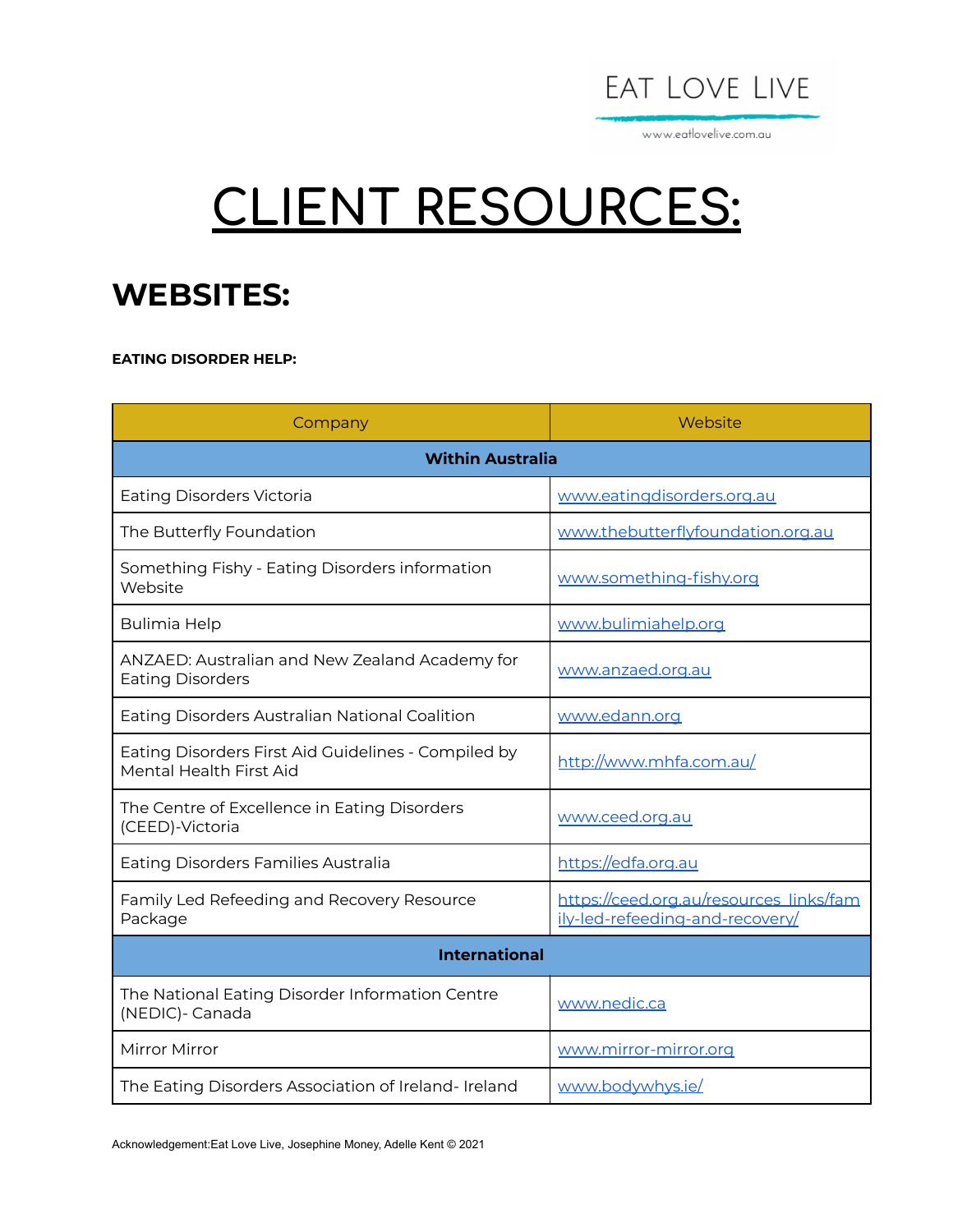## EAT LOVE LIVE

www.eatlovelive.com.au

| Eating Disorders Association (B-Eat)- United Kingdom<br>(UK)                                  | www.b-eat.co.uk                  |
|-----------------------------------------------------------------------------------------------|----------------------------------|
| Eating Disorder Expert                                                                        | www.eatingdisorderexpert.co.uk   |
| Academy for Eating Disorders- United States                                                   | www.aedweb.org                   |
| Eating Disorders Coalition for Research, Policy &<br>Action                                   | www.eatingdisorderscoalition.org |
| <b>Eating Disorder Hope</b>                                                                   | www.eatingdisorderhope.com       |
| National Association for Anorexia Nervosa and<br><b>Associated Eating Disorders Inc.- USA</b> | www.anad.org                     |
| National Eating Disorders Association- USA                                                    | www.nationaleatingdisorders.org  |
| FEAST - Families Empowered and Supporting<br>Treatment of Eating Disorders -USA               | https://www.feast-ed.org         |
| Maudsley Parents - international                                                              | http://www.maudsleyparents.org   |
| June Alexander, author of My Kid is Back:<br><b>Empowering Parents to Beat Anorexia</b>       | https://thediaryhealer.com       |
| Parents Survive to Thrive Guide                                                               | https://keltyeatingdisorders.ca  |

## **WEBSITES:**

| Title:                                   | Link:                                              |  |
|------------------------------------------|----------------------------------------------------|--|
| <b>Eating Disorder:</b>                  |                                                    |  |
| <b>Butterfly Foundation</b>              | https://thebutterflyfoundation.org.au              |  |
| Eating Disorders Victoria                | https://www.eatingdisorders.org.au                 |  |
| National Eating Disorders Collaboration  | https://nedc.com.au                                |  |
| Beauty Redefined - More Than A Body      | https://www.morethanabody.org                      |  |
| BodyMatters Australasia                  | https://bodymatters.com.au                         |  |
| InsideOut Institute for Eating Disorders | https://insideoutinstitute.org.au/#gsc.ta<br>$b=0$ |  |

Acknowledgement:Eat Love Live, Josephine Money, Adelle Kent © 2021